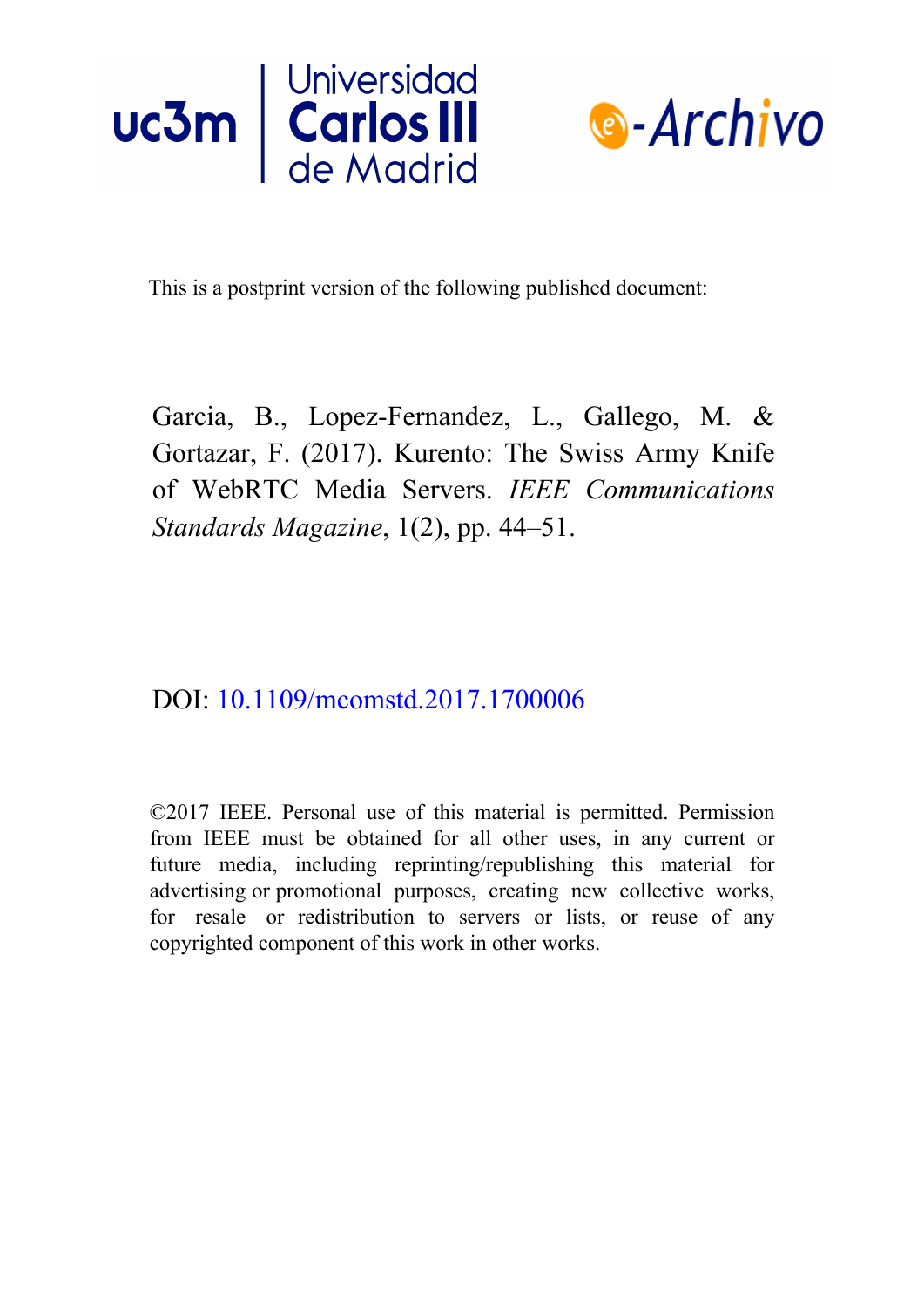### **Kurento: the Swiss Army Knife of WebRTC Media Servers**

Boni García, Luis López-Fernández, Micael Gallego, Francisco Gortázar Universidad Rey Juan Carlos {boni.garcia, luis.lopez, micael.gallego, francisco.gortazar}@urjc.es

#### **Abstract**

In this article we introduce Kurento, an open source WebRTC media server and a set of client APIs aimed to simplify the development of applications with rich media capabilities for the Web and smartphone platforms. Kurento features include group communications, transcoding, recording, mixing, broadcasting and routing of audiovisual flows, but also provides advanced media processing capabilities such as computer vision and augmented reality. It is based on a modular architecture, which makes it possible for developers to extend and customize its native capabilities with third party media processing algorithms. Thanks to all this, Kurento can be a powerful tool for Web developers who may find natural programming with its Java and JavaScript APIs following the traditional three-tiered Web development model.

### **Introduction**

WebRTC is the umbrella term for a number of emerging technologies and APIs having the ambition of bringing Real-Time Communications (RTC) to the Web. WebRTC standardization bodies are investing huge efforts on addressing most of the problems of creating client-side WebRTC implementations for the Web [\[1\].](#page-12-0) Thanks to this, both Chrome, Firefox, and Opera browsers support it. This means that, at the time of this writing, around 2 billion devices enjoy built-in WebRTC capabilities. This number is expected to grow during the next few years as Edge and Safari browsers are creating their WebRTC implementations.

Originally, most WebRTC applications were based on peer-to-peer communication models. However, the use of WebRTC media servers and infrastructures for making richer applications is becoming common practice. There is not a formal definition of what a media server is and different authors use the term with different meanings. In this article, we understand that a media server is just the server side of a client-server architected media system. In the same way database servers provide data persistence capabilities to Web applications, media servers provide multimedia capabilities to media-enabled applications. Following this definition, media server technologies emerged in the 90's catalyzed by the popularization of digital video services. Most of these early media servers were specifically conceived for providing multimedia content distribution and transport in two main flavors: streaming media servers and RTC media servers.

Streaming media servers [\[2\]](#page-12-1) provide media distribution capabilities through transport protocols designed for reliability that tend to relax latency requirements. This means, among other things, that these protocols typically recover from packet loss in the network through iterative retransmissions. The QoS provided through them is convenient for one-way applications such as VoD (Video on Demand) or live streaming, where the media information travels from sources to destinations but there is no real-time feedback communication.

RTC media servers [\[3\],](#page-12-2) in turn, are designed for bidirectional communications. Due to this, the transport protocols they implement are designed for low latency and packet retransmissions are not always useful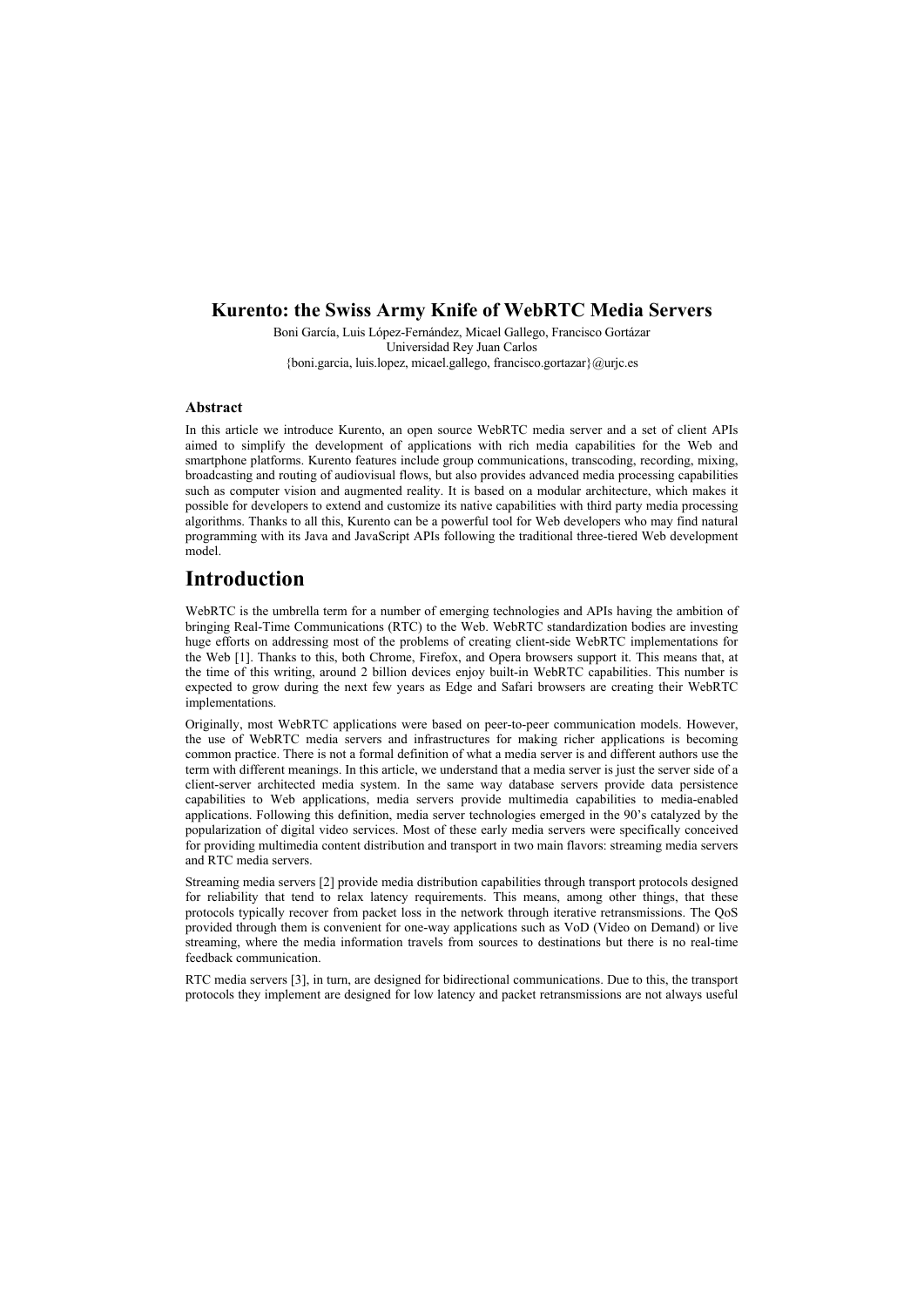for recovering form losses. In these services, the full duplex media information exchange is used to provide conversational interactions among users. Due to this, this type of media servers is typical in audio and video conferencing systems. Most available RTC media servers are designed and optimized for providing one of the following capabilities:

- Group communication capabilities: These refer to the ability of enabling groups of users to communicate synchronously. Most group videoconferencing services require them.
- Media archiving capabilities: These are related to the ability of recording multimedia streams into media repositories and of recovering them later for visualization. Services requiring communication auditability or persistence use them.
- Media bridging: This refers to providing media interoperability among different network domains having incompatible media formats or protocols. These are used, for example in WebRTC gateways, which interconnect WebRTC browsers with and legacy VoIP systems.

Following this, in this article we concentrate our attention on RTC media servers introducing Kurento, an open source WebRTC media server and a set of client APIs making simple the development of advanced video applications for Web and smartphone platforms. Kurento is the Esperanto term for the English word 'stream'. We chose this name because we believe the Esperanto principles are inspiring for what the multimedia community needs: openness and universality. Kurento modular architecture contributes to the state-of-the-art by following a holistic approach, meaning that it has been designed for providing, in an integrated way, all types of server-side media capabilities. This includes the threespecified above but also further ones, such as augmented reality, media content analysis or arbitrary media processing; which enable novel use cases for rich person-to-person, person-to-machine and machine-to-machine communications.

The structure of this article is as follows. In the next section, we present an overview of the background of this work. Next section introduces the main features of Kurento. Then, a case study aimed to evaluate the scalability of Kurento is depicted. Finally, we summarize the main conclusions of this piece of research.

# **Related work**

### **Modularity in media server architectures**

In software development, the concept of module is typically used for referring to a specific functional block that is hidden behind an interface. However, beyond the intuitive idea of a module, we are interested in the stronger concept of modularity.

From a developer's perspective, an RTC media server is just a platform (i.e. a technology providing capabilities to a system designer for programming application on top.) When bringing the concept of modularity to platforms, the main idea is to split systems into smaller parts (i.e. modules) so that there is strong cohesion within modules and loose coupling among them. Moreover, for having full modularity they should comply with the following additional properties [\[4\]:](#page-12-3)

- **Isolation**: when modules operate together in a system, the internal status of a module should not directly affect the status of others.
- **Abstraction**: the internal state of a module should be hidden for both the system designer and for other modules. In software, abstraction is typically achieved through interfaces that limit how the module interact with the external world through a limited set of primitives.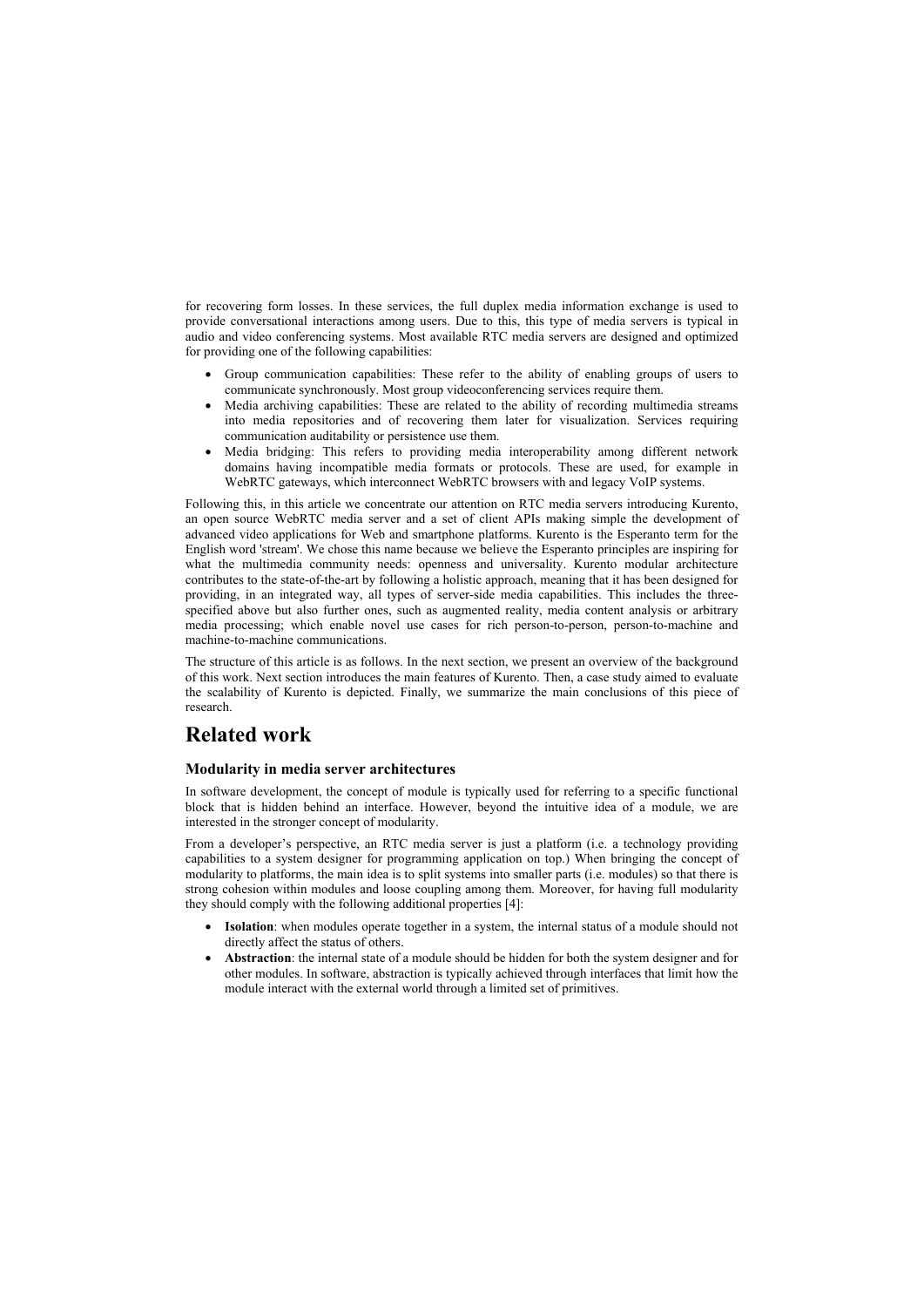- **Composability**: those abstract interfaces should enable components to recombine and to reassemble in various combinations to satisfy specific users requirements. In other words, modules should behave as building blocks and the system designer's role is to create the appropriate interconnection topology among them to provide the desired logic.
- **Reusability**: if a module provides a specific capability, any system requiring such capability might reuse the module without the need of re-implementing again the capability.
- **Extensibility**: the platform should provide seamless mechanisms for creating and plugging additional modules extending the exposed capabilities.

Modularity brings relevant benefits for developers including cost reduction, shorter learning times, higher flexibility, augmentation (i.e. adding a new solution by merely plugging a new module), etc. On the other hand, a downside to modularity is that low quality modular systems are not optimized for performance. This is usually due to the cost of putting up interfaces between modules.

In this context, and to the best of our knowledge, there is a single scientific reference dealing with modular RTC media servers: the Janus WebRTC Gateway [\[5\].](#page-12-4) Being Janus indeed modular, it does not comply with all modularity requirements, in particular in what refers to composability, that is not supported at all (i.e. Janus modules provide specific application logic and cannot be assembled among each other) and reusability, which is only partially supported (i.e. in Janus, different modules need to provide similar capabilities due to the lack of composability). Hence, we can conclude that one of the most relevant contributions of this article is to present a full modular architecture complying with all the above-mentioned modularity requirements. [Table 1](#page-7-0) in next section provides a comparison of each modularity dimensions in several RTC media servers.

#### **Media servers for group communications**

Since their early origins, group communications were one of the most popular applications of videoconferencing services. Due to this, today many RTC media servers concentrate on providing such capability [\[6\]\[7\].](#page-12-5) In current state-of-the-art, there are two widely accepted strategies for implementing group communications on RTC media servers: media mixing and media forwarding.

Media mixing is performed through the Media Mixing Mixer (MMM) Topology, in which multiple input media streams are decoded, aggregated into a single output stream and re-encoded. For audio, mixing usually takes place through linear addition. For video, the typical approach is to perform video downscaling plus composite aggregation to generate a single outgoing video grid. Hence, a participant in a group RTC session based on MMM sends one media stream (its own audio and/or video) and receives one media stream (the mixed audio and/or video of all participants). As MMM were the common topology on H.323, MMM are sometimes informally called MCUs in the literature [\[8\].](#page-12-6)

Media forwarding is typically performed through a Selective Forwarding Middlebox topology. RTC media servers implementing this topology are sometimes called Selective Forwarding Units (SFU) in the literature [\[9\].](#page-12-7) An SFUs clones and forwards (i.e. routes) the received encoded media stream onto many outgoing media streams. This means that a participant in a group RTC session based on SFUs sends one media stream (its own audio and/or video) and receives N-1 media streams (the audio and/or video of the rest), being N the total number of participants. For the sake of simplicity, RTC media servers implementing the Media Switching Mixer (MSM) topology might also be called SFUs. SFUs and MSM share most of its properties being the only difference that each SFU outgoing stream is uniquely mapped to one of the incoming streams [\[10\].](#page-12-8)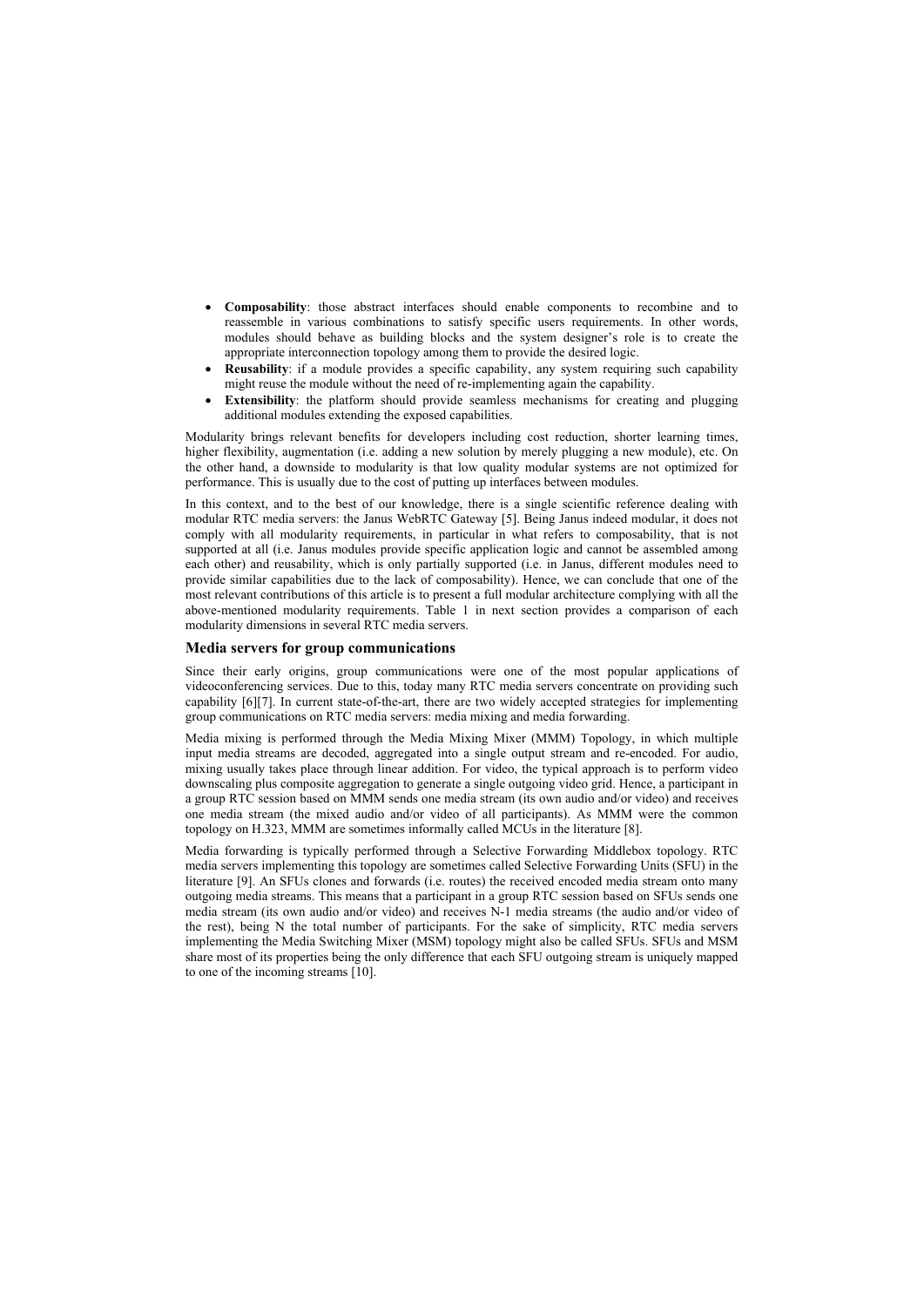In current state-of-the-art, RTC most media servers just implement one of the above-mentioned topologies and do not provide flexible mechanism for using the rest. Some solutions [\[4\]](#page-12-3) enable the ability to use different topologies as pluggable modules, so that, different applications may use different topologies by consuming different module capabilities. In this context, the contributions of this article are straightforward: following our holistic approach, our media server offers all topologies in an integrated way. This enables a novel feature that we could define as "topology as an API", in the sense that application developers do not need to be aware of the complexities or internal details of MMM, MSM or SFUs. They just need to use the media server API modularity features to interconnect the appropriate building blocks in the appropriate way for satisfying application requirements. The media server takes care of translating the API calls into the corresponding topologies combinations and of implementing the required optimizations and media adaptations enabling the appropriate mechanism to be used at the right places.

#### **Transparent media interoperability**

Transcoding media servers exist since long time ago due to the need of achieving interoperability among incompatible media systems [\[11\].](#page-13-0) Different media systems tend to have different requirements and, due to this, specific formats and codecs were conceived during the years for satisfying them. In addition, the existence of different commercial interests in the multimedia arena contributed to the emergence of a multiplicity of incompatible codecs [\[12\].](#page-13-1) As a result, transcoding RTC media servers have been traditionally necessary as soon as a service requires interoperability among different communication domains.

This situation has become even more complex with the arrival of WebRTC given that developers typically need to interoperate WebRTC services with legacy IP infrastructures and with the phone system [\[13\].](#page-13-2) Due to this, many RTC media servers provide transcoding capabilities. However, for managing them and create interoperable services, developers need to explicitly manage format and codec conversions. This is in general a very cumbersome process which is error prone and requires deep knowledge about low level details of media representation.

In this context, a very relevant contribution of this article is to introduce a novel capability, that we call the agnostic media, which performs fully transparent transcoding and format adaptations for developers over a wide variety of codecs. To understand how this happens, observe that the modularity requirements specified above mandate our modules to be composable. This means that application developers should be able to freely interconnect them for generating the desired media processing logic. From a practical perspective, this means that, for example, a WebRTC endpoint module receiving video encoded with the VP8 codec can be connected with an RTP endpoint sending H.264 encoded video. Of course, this type of module pipelining requires the appropriate transcodings which, in our case, take place without even requiring developers to know they are happening: the agnostic media detects the need of a transcoding and performs it transparently in the most optimal possible way.

### **Kurento: the WebRTC modular media server**

As stated above, traditional WebRTC applications are peer-to-peer, so that browsers can directly communicate without the mediation of any kind of infrastructure. This is enough for creating basic applications but features such as group communications, media stream recording, media broadcasting or media transcoding are difficult to implement on top of it. For this reason, most interesting applications require using a media server.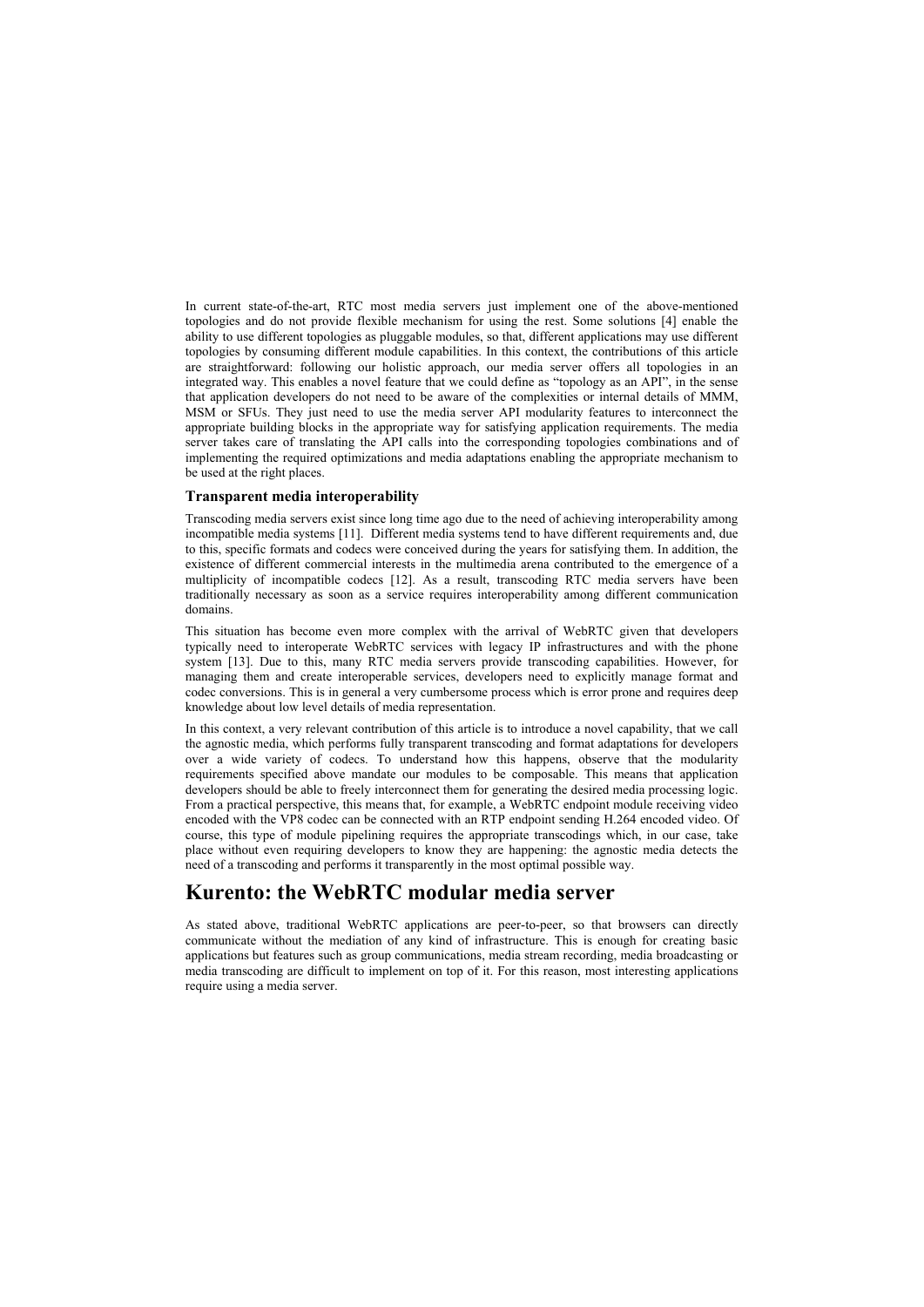Current state-of-the-art WebRTC media servers are typically monolithic pieces of technology that cannot be evolved beyond the above three mentioned capabilities. However, there are many interesting additional things we can do with real-time media such as augmented reality, computer vision, or alpha blending. These kinds of capabilities might provide differentiation and added value to applications in many scenarios such as e-Health, e-Learning, security, entertainment, games or advertising just to cite a few. Based on these ideas, we have created Kurento Media Server (KMS) as an evolution of current state-of-the-art technologies by providing a modular architecture where further capabilities can be plugged as modules. This architecture complies with the 5 main characteristics of modularity: isolation, abstraction, reusability, composability, and extensibility.

In order to provide isolation, abstraction, reusability, Kurento introduces the concept of Media Element. A Media Element is a module that holds a specific media capability. For example, the media element called *WebRtcEndpoint* holds the capability of sending and receiving WebRTC media streams, the media element called *RecorderEndpoint* has the capability of recording into the file system any media streams it receives, the *FaceOverlayFilter* detects faces on the exchanged video streams and adds a specific overlaid image on top of them, etc. As depicted in [Figure 1,](#page-6-0) Kurento exposes a rich toolbox of media elements as part of its APIs based on the following classification:

- We call endpoint to any media element with the capability of communicating media with the external world. *WebRtcEndpoint*, *RecorderEndpoint*, *PlayerEndpoint* or *RtpEndpoint* are some examples of endpoints.
- We call filter to any media element with the capability of processing media. *FaceOverlayFilter*, *PointerDetectionFilter* or *CrowdDetectionFilter* are just examples of filters.
- We call hub to the media elements that make possible group communications: *Composite* and *Dispatcher* are examples of hubs

In Kurento jargon, a graph of connected media elements is called a Media Pipeline. In order to achieve composability within a Media Pipeline, in the heart of every Media Element there is an internal we find a special element called *AgnosticBin*, which manages the transformations and adaptations needed for enabling seamless interconnectivity among different types of Media Elements. The details of this element are discussed in next section.

Finally, in order to implement extensibility, Kurento has been designed as a pluggable media server. Developers can create new modules that can be easily installed on Kurento Media Server (such as the *Extra Filters* group in [Figure 1\)](#page-6-0). There are two main flavors of Kurento modules: based on GStreamer (low-level technology of Kurento Media Server) and OpenCV (recommended to create computer vision filters).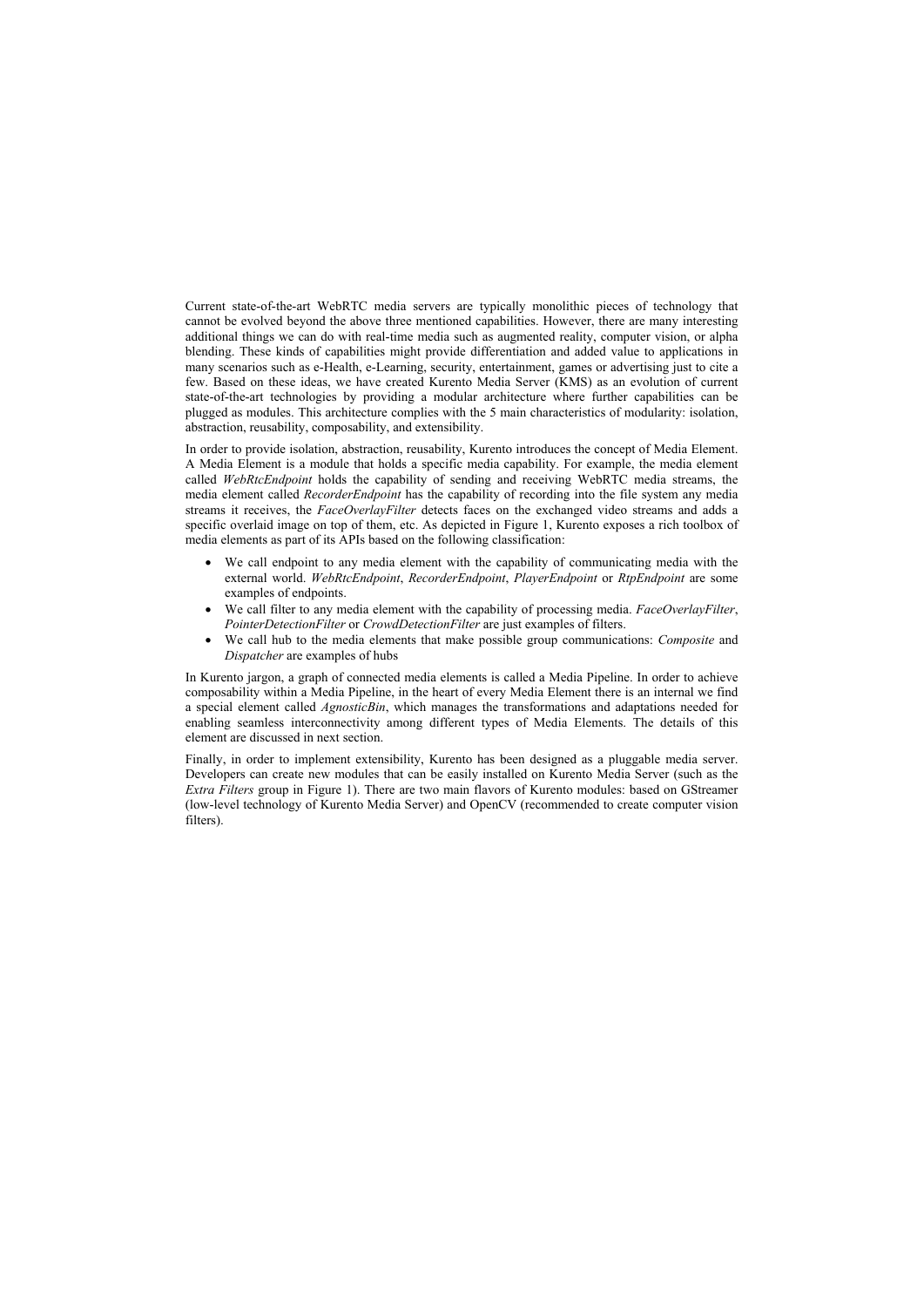

**Figure 1. Kurento Media Elements toolbox.**

As a result, Kurento Media Server behaves as a complete media middleware that developers can leverage for creating WebRTC applications combining real-time media communications and advanced media processing. There are other open source WebRTC media servers available that include Jitsi, Janus, Medooze and Licode. Kurento is quite unique, as the following comparisons illustrate their differences from the perspective of modularity (summarized in [Table 1\)](#page-7-0):

- Jitsi<sup>[1](#page-6-1)</sup> is an open source videoconferencing application that is based on a SFU architecture enforced by a video router component called Jitsi Videobridge. It exposes a high-level API to access to its capabilities. Due to this, Jitsi can be consider to provide abstraction. However, this is the only modular aspect of Jitsi that has been designed more as an application than a framework. As a result, the Jitsi Videobridge cannot be extended easily nor combined with other types of media processing modules in a seamless way. Due to this, extending Jitsi or developing applications based on Jitsi beyond the plain room videoconferencing model is quite complex.
- <span id="page-6-0"></span>• Janus<sup>[2](#page-6-2)</sup> is a general purpose WebRTC gateway released under the GPL license based on a modular architecture. Janus philosophy is similar to the one of Kurento and its abstraction and isolation properties are equivalent. However, the Janus modular system lacks some relevant modularity properties. For example, Janus modules are not composable at all and their reusability is very limited because modules provide typically high level functionalities comprising a set of capabilities that cannot be "split" and reused independently. In addition, the number of modules that Kurento exposes is significantly higher.
- Medooze<sup>[3](#page-6-3)</sup> is a multiparty videoconferencing service based on a MCU. Medozee, as Janus and Kurento, has been conceived as a development framework that exposes an API to developers. However, it has not been designed with modularity in mind. Due to this, it is not composable and

 $\overline{a}$ 

<sup>&</sup>lt;sup>1</sup> https://jitsi.org/

<sup>2</sup> https://janus.conf.meetecho.com/

<span id="page-6-3"></span><span id="page-6-2"></span><span id="page-6-1"></span><sup>3</sup> http://www.medooze.com/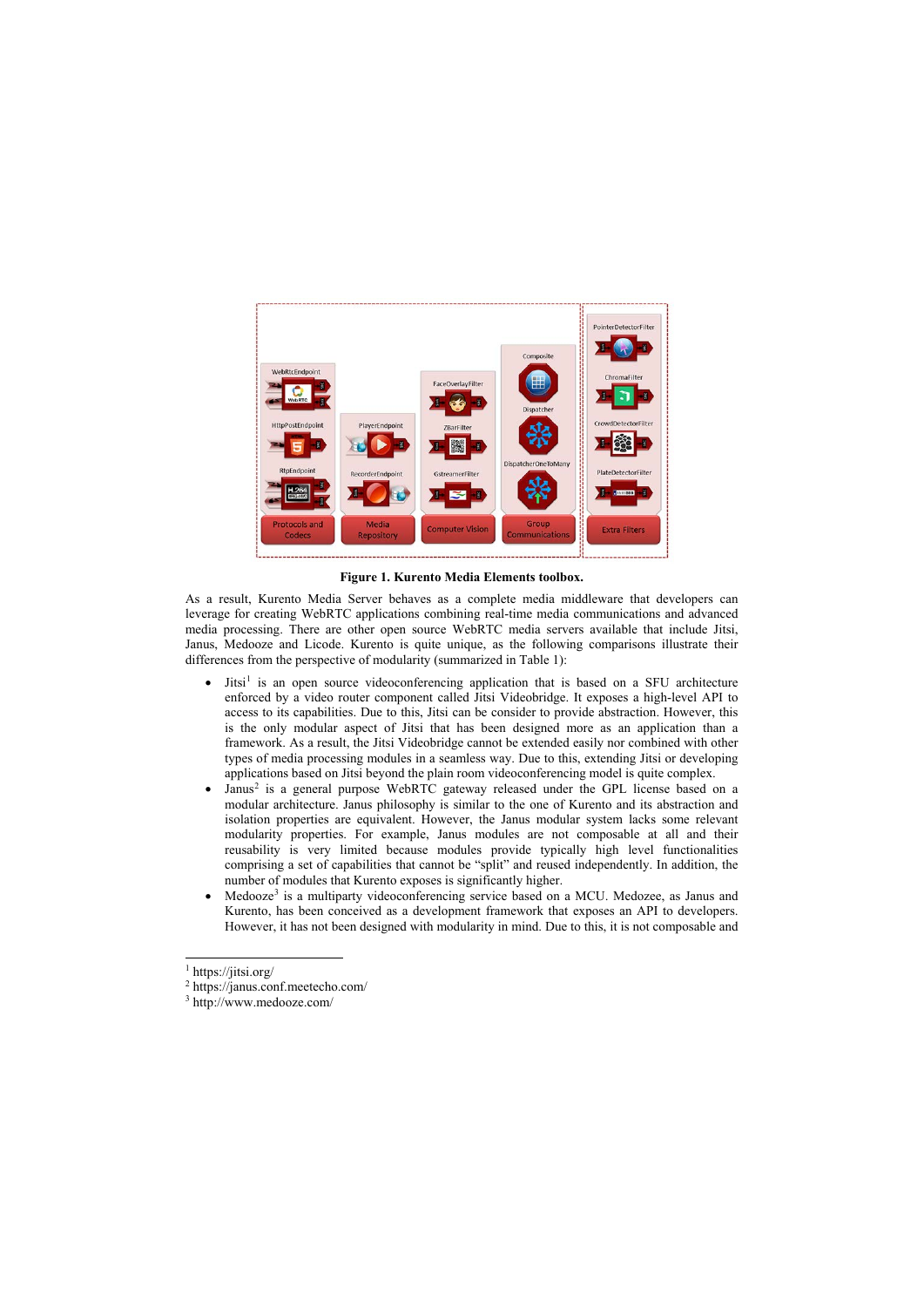cannot provide easily other types of group communication models such as SFU nor any kind of media processing modules (i.e. it is not extensible).

• Licode<sup>[4](#page-7-1)</sup> is a videoconferencing application conceived basing in a very similar philosophy to the one of Jitsi but isolating further their components as different processes. Hence, as Jitsi, it exposes an abstract API for creating applications on top, but it is not really modular and cannot be extended seamlessly with further composable capabilities.

|                | <b>Isolation</b> | Abstraction | Composability | <b>Reusability</b>     | <b>Extensibility</b> |
|----------------|------------------|-------------|---------------|------------------------|----------------------|
| <b>Jitsi</b>   |                  |             |               |                        |                      |
| <b>Janus</b>   |                  |             |               | $\checkmark$ (partial) |                      |
| <b>Medooze</b> | Х                |             |               |                        |                      |
| Licode         | (partial)<br>√   |             |               |                        |                      |
| Kurento        |                  |             |               |                        |                      |

**Table 1. Comparison of the modularity dimensions in different media servers.** 

As a result, we can conclude that Kurento Media Server implements a novel modularity concept in the area of RTC media servers and that its properties and features are quite unique and adapt to the needs of developers requiring a really modular WebRTC infrastructure.

### <span id="page-7-0"></span>**Media Elements architecture**

Kurento Media Server has been implemented in low level technologies based on GStreamer to optimize resource consumption. As described before, the key ingredient to provide modularity by Kurento is the concept of Media Element. In order to understand how these components internally work, it is worth to take a look to the low-level details of their architecture.

As illustrated in [Figure 2,](#page-8-0) inside a Media Element we find a component called *KmsMediaElement*, which is the base class of all Media Element implementations. In short, a *KmsMediaElement* provides the ability of managing *pads* and *bins*. In the GStreamer jargon, a *pad* is the abstraction used to connect different elements, which means that a *KmsMediaElement* can be connected to other *KmsMediaElement*, thus creating a path through which the media flows. A *bin* is a GStreamer object representing a chain of low-level media processing components. The *KmsMediaElement* media processing capabilities (e.g. crowd detection, face overlay, and so on) are implemented as one of such *bins*. Finally, we find a special *bin* called *AgnosticBin*, which is in charge of providing agnostic media, i.e. managing the transformations and adaptations needed for enabling seamless interconnectivity of *KmsMediaElements*.

<span id="page-7-1"></span> $\overline{a}$ <sup>4</sup> http://lynckia.com/licode/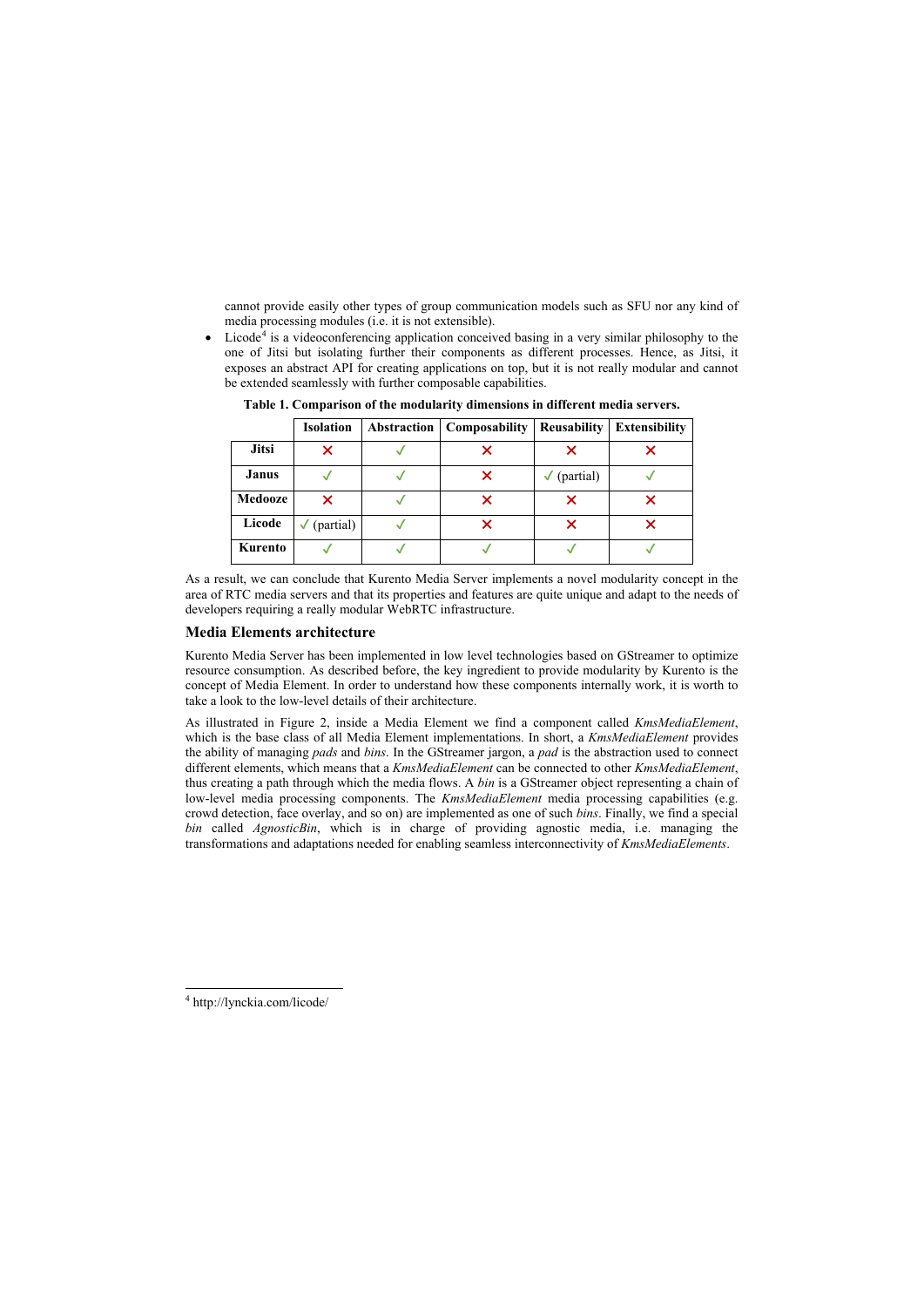

**Figure 2. Internal structure of a Kurento Media Element.**

The *AgnosticBin* is a tailor-made *bin* which is in charge of adapting between different media formats and performing the codec adaptation needed by the prospective receivers of the processed media. The source pads of the *AgnosticBin* are then connected with the source pads of the enclosing *KmsMediaElement* as new consumers of media. *AgnosticBin* is one of the main innovations of the Kurento Media Server in relation to GStreamer architecture given that it enables developers to interconnect *KmsMediaElement* with full composability as it clones and adapts the media flows to the specific requirements of each of the connected consumers.

### **Kurento client and protocol**

<span id="page-8-0"></span>Kurento Media Server capabilities are exposed by the Kurento API to application developers. This API is implemented by means of libraries called Kurento Clients. These clients exchange JSON-RPC over WebSocket messages to control Kurento Media Server (e.g. create a Media Pipeline, connect Media Elements, etc.). The format of these messages implement the Kurento protocol. All in all, as shown on [Figure 3,](#page-9-0) a developer can use Kurento using the following scenarios:

- a. Using the Kurento JavaScript Client directly in a compliant WebRTC browser.
- b. Using the Kurento Java Client in a Java EE application server.
- c. Using the Kurento JavaScript Client in a Node.js server.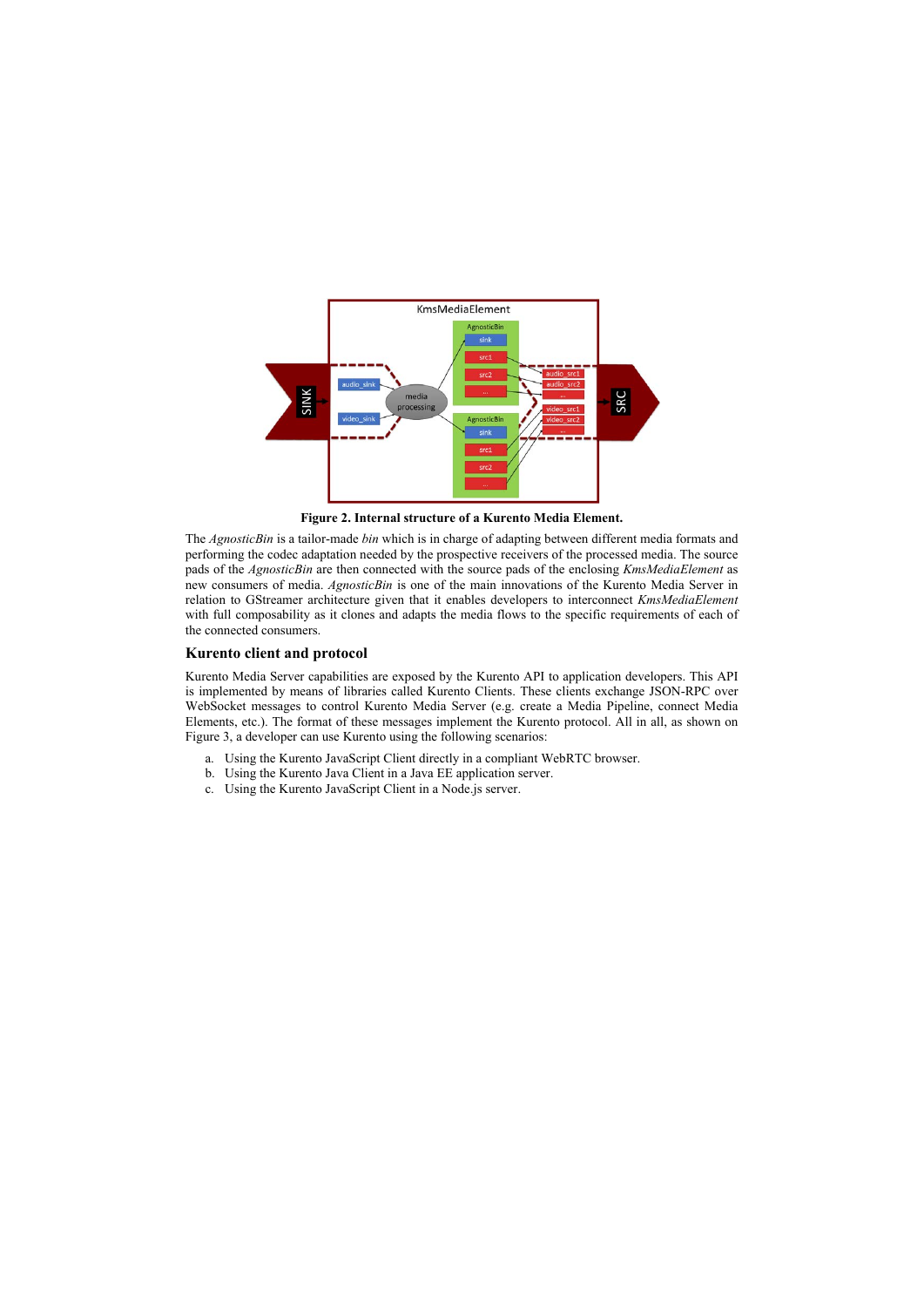

**Figure 3. Out-of-the-box Kurento usage scenarios.**

### **Creating Kurento applications**

From the application developer perspective, and thanks to the composability properties, Media Elements are like Lego pieces: the developer just needs to take the elements needed for an application and connect them following the desired topology. When creating a Media Pipeline, developers need to determine the capabilities they want to use (the Media Elements) and the topology determining which media elements provide media to which other media elements (the connectivity). The connectivity is controlled through the *connect* primitive, exposed on all Media Elements. This primitive is always invoked in the element acting as source and takes as argument the sink following this scheme:

### *sourceMediaElement.connect(sinkMediaElement)*

<span id="page-9-0"></span>Following this approach, developers can create applications with media capabilities is a seamless way. [Figure 4](#page-10-0) shows several examples of Media Pipelines together with the screenshot of the application implementing each one. First, we can see a group communication application example. This application is a N-to-N (i.e. video room) WebRTC communication, supported in Kurento through SFU and MMM models. Developers can obtain the SFU model just by interconnecting their *WebRtcEndpoints* at wish. The second example is a 1-to-1 WebRTC application (i.e. a softphone app) with recording capabilities. Third, we find a simple example of augmented reality, in which the WebRTC user media is send to Kurento Media Server. This media feeds a *FaceOverlayFilter*, which overlays an image on the top of the detected faces in the media. Finally, a computer vision is illustrated with an application with receives the live RTSP media of a street cam using a *PlayerEndpoint* detecting crowds in the media and sent to a browser by means of a *WebRtcEndpoint* in receive-only mode.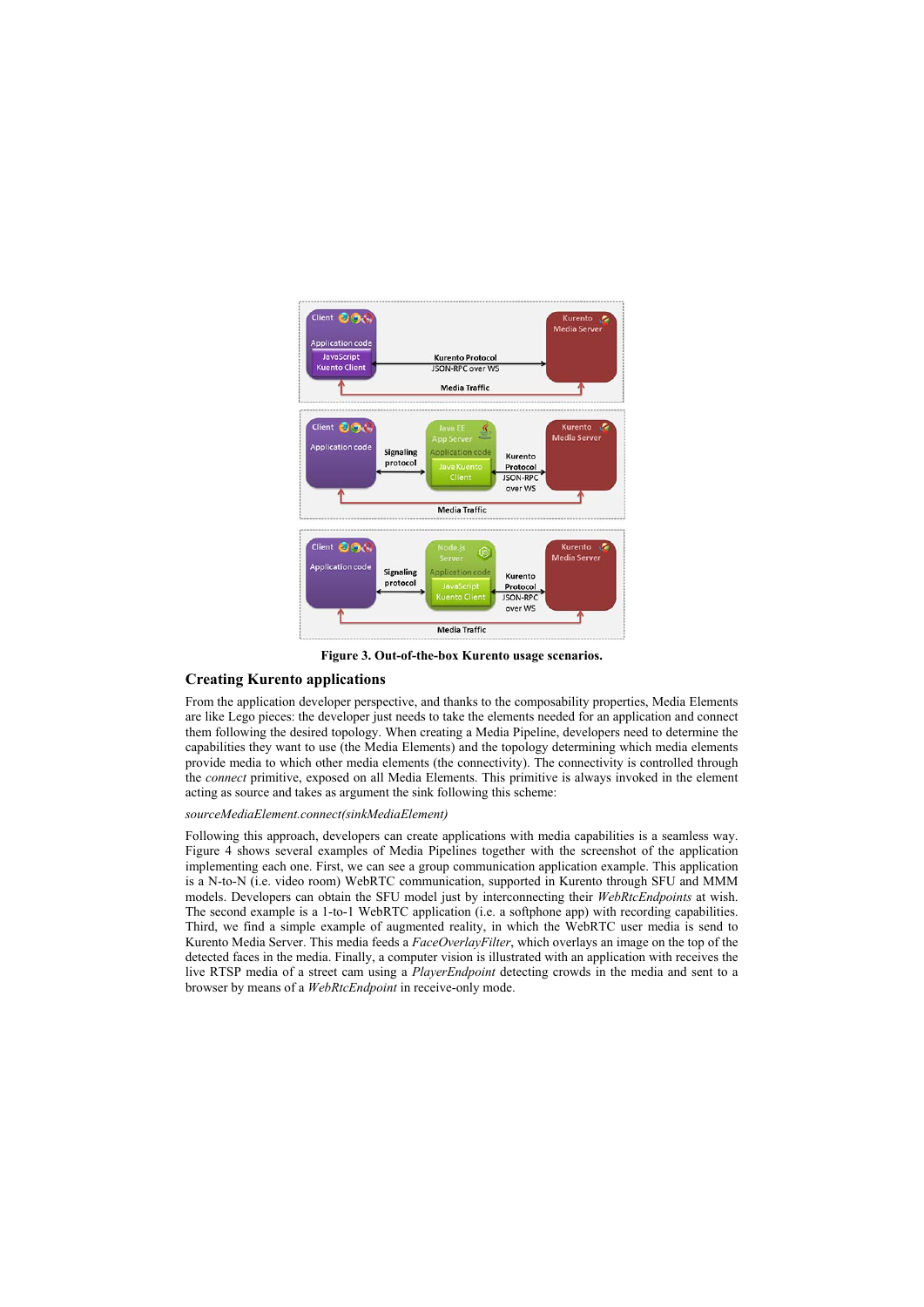



# **Kurento Media Server scalability evaluation**

This section presents an experimental case study aimed to evaluate the scalability of the Kurento Media Server. The research question driving this study can be stated as follows: Is KMS capable to support large Media Pipelines while maintaining real-time capabilities to applications?

<span id="page-10-0"></span>To address this question, a benchmark application using the Kurento Java client has been developed. The aim of this application is to implement a Media Pipeline with a configurable number of N Media Elements. As depicted before, the key component to provide interoperability among Media Elements is the *AgnosticBin*. Therefore, in this experiment we use a special kind of Media Element called *Passthrough*, a filter in which the media processing component (see [Figure 2\)](#page-8-0) is empty. In other words, this media element just provides connectivity (i.e. a couple of raw *AgnosticBin* components). Our application requires two browsers to work: one acting as presenter (i.e. feeding WebRTC user media to the KMS) and other one acting as viewer (i.e. receiving the WebRTC media after KMS processing). All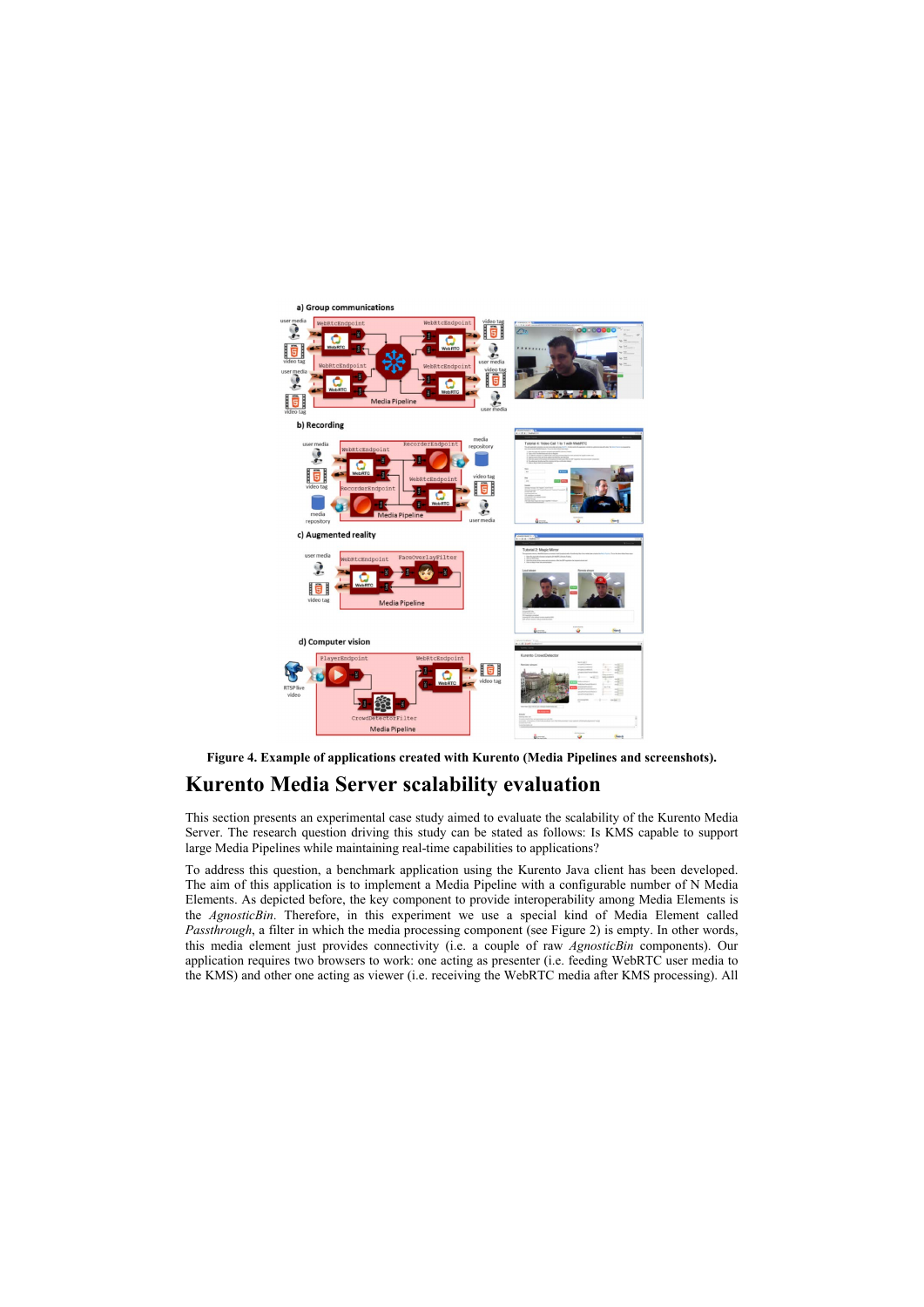in all, the Media Pipeline implemented in the applications is the following: *WebRtcEndpoint*  $\rightarrow$  N x *Passthrough* → *WebRtcEndpoint*.

The idea is to execute this application while different key performance indicators are gathered, namely: a) internal latency in each *Passthrough* (this metric is exposed by KMS and can be gathered using the client API just asking the Media Element object); b) Number of threads of KMS; c) CPU usage in machine hosting KMS; d) RAM memory usage in machine hosting KMS. For the later 3 metrics, a custom test component called *KmsMonitor* has been created to read the current state of the Linux kernel (i.e. the */proc* folder). In this experiment, the KMS has been hosted in a physical machine with the following features: Ubuntu 16.04 64 bits, 8GiB RAM, Intel Quad Core i7 2.00GHz.

We execute this application with an incremental value of N up to 50 counting 5 by 5. The results are depicted on [Figure 5.](#page-11-0) We can see in chart a) of this picture that latency remains in an optimal range. Even in the worst case (N=50) the average total internal latency through all the *Passthrough* media elements is quite stable (around 6ms). Regarding the number of threads, the results shows a complete linear behavior with slope m=2. This confirms that each new *Passthrough* consumes a thread per *AgnosticBin*. Finally, both CPU and memory consumption remains stable during this experiment: up to 80% of CPU and 0.75GiB of RAM memory usage in the worst case (i.e. 50 chained *Passthroughs*).

RTC applications imply a hard restriction related to having a low latency (less than 300ms [\[14\]\)](#page-13-3) to allow a conversational (bidirectional) communication. Thus, we can conclude that the scalability of the KMS in terms of latency is probed due to the fact that very large Media Pipelines can be executed while maintaining real-time features to applications. Moreover, in the light of the results we confirm that KMS also presents linear performance for the physical parameters (CPU, memory, and number of threads). This behavior allows vertical scaling simply increasing the size of the machine hosting KMS (i.e. more CPU cores and more memory), and horizontal scalability by adding more KMS instances (typically in a cloud environment) [\[15\].](#page-13-4)



<span id="page-11-0"></span>**Figure 5. Kurento Media Server scalability evaluation results.**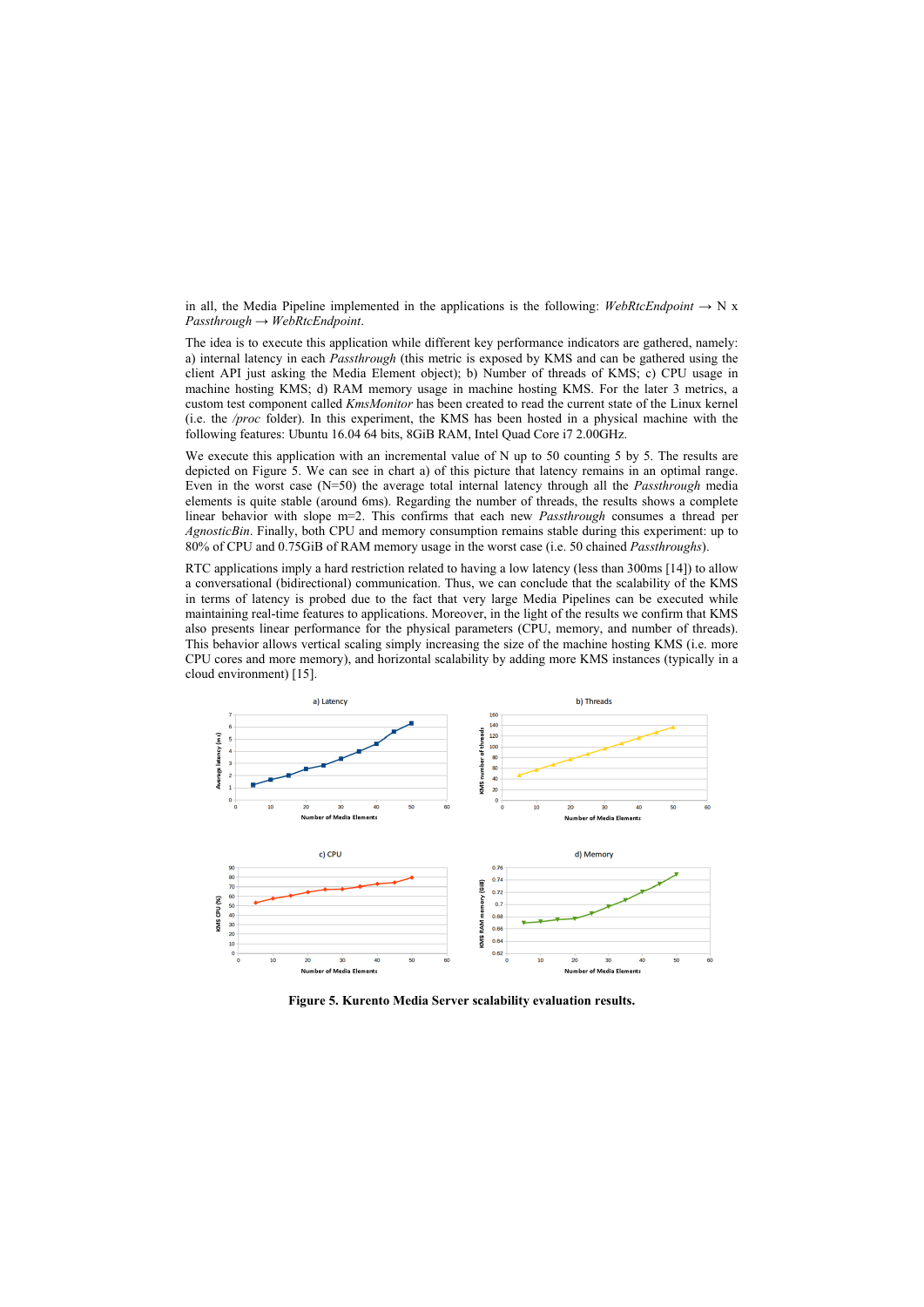## **Conclusions**

Kurento is an open source WebRTC media server that makes it possible to create media processing applications basing on the concept of Media Pipelines, which are created by interconnecting modules called Media Elements. Each Media Element holds a specific media capability, whose details are hidden to application developers. The Kurento toolbox contains Media Elements capable of, for example, recording streams, mixing streams, applying computer vision to streams, augmenting or blending streams, etc. In addition, thanks to the pluggable architecture of Kurento, developers can create and plug their very own Media Elements. From the application developer perspective, media elements are like Lego pieces: one just needs to take the elements needed for an application and connect them following the desired topology. This type of modularity is a novelty in the area of RTC media servers.

Kurento Media Server exposes the capabilities of creating Media Pipelines through a simple network protocol based on JSON-RPC. However, for simplifying further the work of developers, we have created an abstract client API implementing that protocol and directly exposing Media Elements and Pipelines as objects that developers can instantiate and manipulate on client programs. Currently there the Java and JavaScript client API are available out-of-the-box for developer.

#### **Acknowledgments**

This work has been supported by the European Commission under projects NUBOMEDIA (FP7-ICT-2013-1.6, GA-610576), and ElasTest (H2020-ICT-10-2016, GA-731535); and by the Regional Government of Madrid (CM) under project Cloud4BigData (S2013/ICE-2894) cofunded by FSE & FEDER.

#### **References**

- [1] S. Loreto, and S. P. Romano, "Real-Time Communications in the Web: Issues, Achievements, and Ongoing Standardization Efforts", *IEEE Internet Computing*, vol. 16, no. 5, 2012.
- [2] B. Li, et al., "Two decades of internet video streaming: A retrospective view", *ACM transactions on multimedia computing, communications, and applications (TOMM)*, vol. 9, no. 1, pp. 33, 2013.
- [3] Y. Lu, et al., "Measurement study of multi-party video conferencing", *International Conference on Research in Networking*, pp. 96-108. Springer Berlin Heidelberg, 2010.
- [4] C. Baldwin, et al.: *The power of modularity*. Vol. 1. MIT press, 2000.
- [5] A. Amirante, et al., "Janus: a general purpose WebRTC gateway", *Conference on Principles, Systems and Applications of IP Telecommunications*, pp. 7, 2014.
- [6] B. Grozev, et al., "Last n: relevance-based selectivity for forwarding video in multimedia conferences", *25th ACM Workshop on Network and Operating Systems Support for Digital Audio and Video*, pp. 19-24, 2015.
- <span id="page-12-0"></span>[7] N. Kwok-Fai, et al., "A P2P-MCU Approach to Multi-Party Video Conference with WebRTC", *International Journal of Future Computer and Communication*, vol. 3, no. 5, pp. 319, 2014.
- <span id="page-12-1"></span>[8] H. Schulzrinne, and J. Rosenberg, "The IETF internet telephony architecture and protocols", *IEEE network*, vol. 13, no. 3, pp. 18-23, 1999.
- <span id="page-12-2"></span>[9] M. Westerlund, and W. Stephan: *RTP topologies*. No. RFC 7667. 2015.
- <span id="page-12-8"></span><span id="page-12-7"></span><span id="page-12-6"></span><span id="page-12-5"></span><span id="page-12-4"></span><span id="page-12-3"></span>[10] H. Schulzrinne, et al.: *RTP: A transport protocol for real-time applications*. No. RFC 3550. 2003.